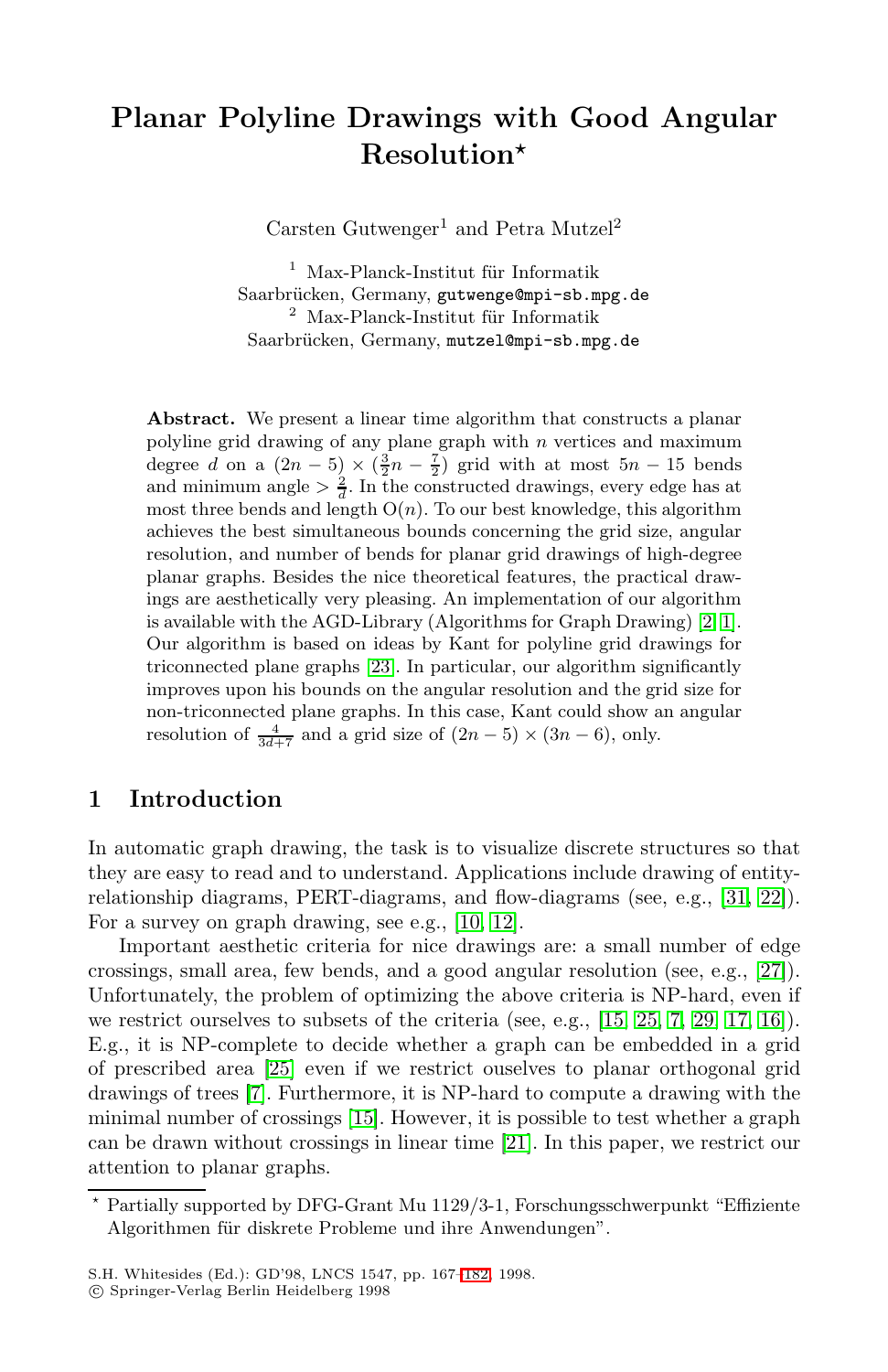It is well-known that planar n-vertex graphs can be drawn without any bends on a grid of size  $(n-2) \times (n-2)$  [\[9,](#page-14-2) [23,](#page-14-3) [8\]](#page-14-4). However, the quality of these planar straight-line drawings is not sufficient in practice. One reason for this is that the angles of the drawings get too small. Indeed, they achieve size  $\Omega(\frac{1}{n^2})$ .

The term *angular resolution* denotes the size of the minimum angle formed by any two edge segments sharing a common point in a drawing. Unfortunately, one can show that a good angular resolution in planar straight-line drawings can be achieved only at the cost of the area taken up by the drawing. Garg and Tamassia [\[18\]](#page-14-5) have shown that a class of planar graphs exists that require exponential area in any planar straight-line drawing with optimal  $\Omega(1)$  angular resolution.

Drawings with good angular resolution and small grid size are the so-called orthogonal (grid) drawings. Here, only horizontal and vertical line segments are used for representing the edges. Hence, only k-multiples of 90◦-degree angles for  $k \in \{1, 2, 3, 4\}$  occur. While minimizing the number of bends in an orthogonal drawing of a 4-planar graph  $G$  is NP-hard [\[17\]](#page-14-6), the problem can be solved in polynomial time when the embedding of  $G$  is fixed. Tamassia has presented an algorithm that constructs a planar orthogonal grid drawing of an embedded planar graph with maximum degree four with the minimum number of bends [\[30\]](#page-15-4). It can be shown that the size of the drawing is bounded by  $(n+1) \times (n+1)$ [\[3\]](#page-13-1) and the number of bends by  $2n + 4$  if the graph is biconnected. However, in practice, the algorithm by Tamassia produces drawings of better quality on In practice, the algorithm by Tamassia produces d<br>average [\[11\]](#page-14-7). Its running time is  $O(n^{\frac{7}{4}}\sqrt{\log n})$  [\[19\]](#page-14-8).

Good bounds can also be achieved by the linear time algorithms suggested in [\[5,](#page-13-2) [32,](#page-15-5) [33\]](#page-15-6). More precisely, for biconnected plane graphs, the constructed drawings need a  $n \times n$  grid and have at most  $2n + 4$  bends [\[32,](#page-15-5) [33\]](#page-15-6). For nonbiconnected plane graphs, the bounds on the grid size and the number of bends are  $1.2n \times 1.2n$  and  $2.4n+2$ , respectively [\[3\]](#page-13-1). This can be improved to  $n \times n$  and 2n, respectively, if change is permitted to the embedding of the graph [\[5\]](#page-13-2).

Unfortunately, all these algorithms work for planar graphs with maximum degree four only. For planar graphs with higher degree, several extensions have been suggested:

- (1) drawing the nodes as boxes [\[31,](#page-15-7) [6\]](#page-13-3),
- (2) introducing two grids: a coarse grid for the nodes and a finer grid for the line segments (Kandinsky model) [\[14\]](#page-14-9), and
- (3) allowing locally non-orthogonal line segments [\[24,](#page-14-10) [23\]](#page-14-3).

The disadvantage of approach  $(1)$  in  $|31|$  is that the sizes of the nodes may grow very large, independently of their degree. Biedl [\[4\]](#page-13-4) suggested a proportionalgrowth model, in which an increase in the sizes of the boxes is allowed only according to the degree of the corresponding node. She also presents a linear time algorithm that constructs a planar orthogonal drawing in the proportionalgrowth model for any triconnected plane graph. In these drawings, the grid size is bounded by  $(2n-5) \times (1.5n-3)$  and the number of bends by  $2n-6$  [\[4\]](#page-13-4).

If the user prefers equally sized nodes, approaches (2) and (3) are the method of choice. However, the resolution in these drawings is not always sufficient.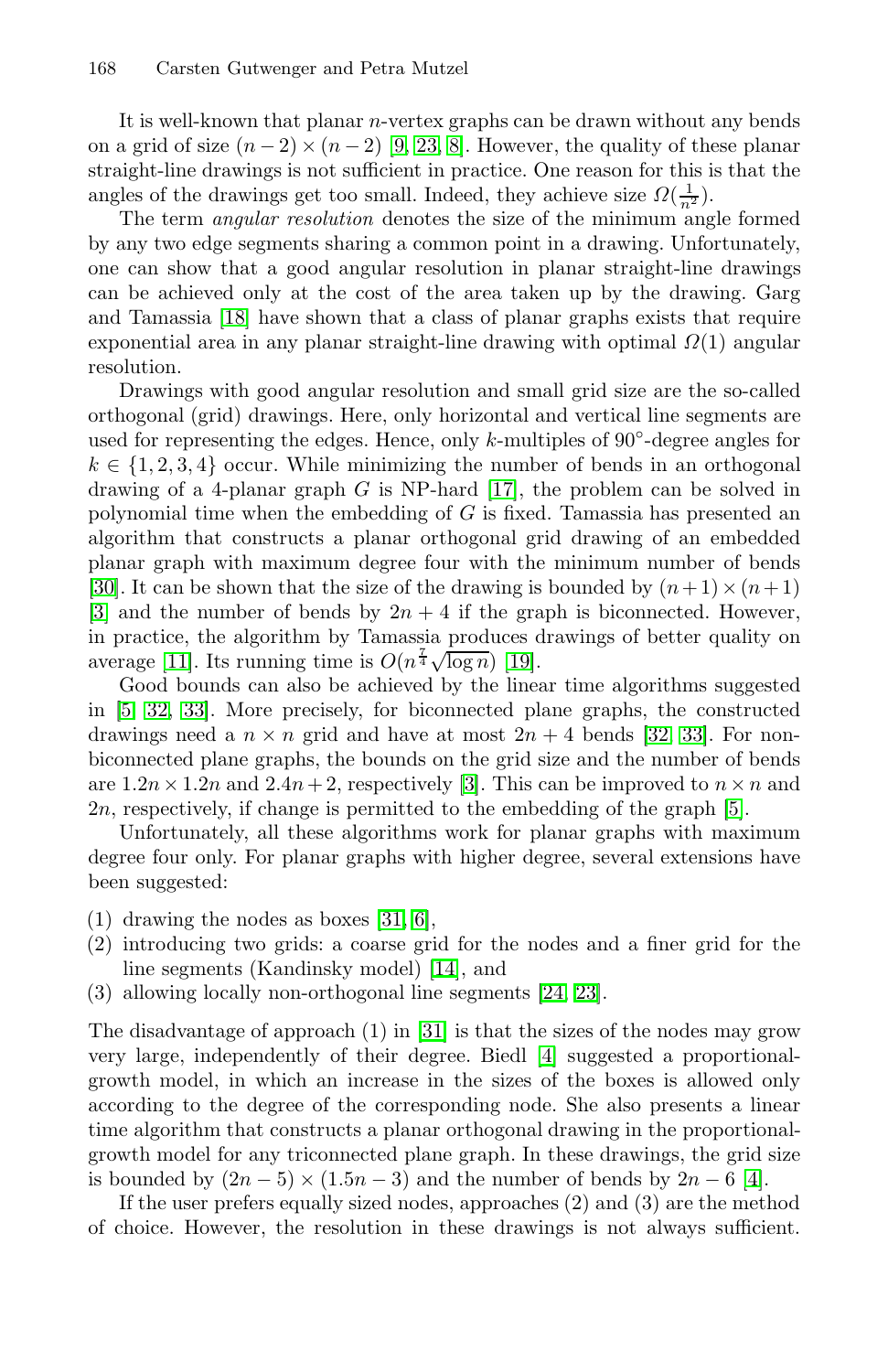While in drawings of approach (2), line segments occur very close to each other, in the drawings of approach (3), the angles may get too small. Biedl [\[4\]](#page-13-4) has given a linear time algorithm that constructs a planar orthogonal drawing in the Kandinsky model of any planar graph in a grid of size  $(3n-7) \times (1.5n-3)$ with at most  $3n - 8$  bends. It can be shown that any drawing constructed in the Kandinsky model can be transformed into the proportional-growth model without introducing additional bends [\[14\]](#page-14-9).

Kant [\[23\]](#page-14-3) has suggested a linear time algorithm that constructs a planar polyline grid drawing on a  $(2n-5) \times (3n-6)$  grid with at most  $5n-15$  bends for a triconnected plane (simple) graph  $G = (V, E)$ . The important point here is that the minimum angle is at least  $\frac{2}{d}$ , where d denotes the maximum degree of a node in  $V$ . For connected planar graphs, the size of the smallest angle is bounded by  $\frac{4}{3d+7}$  using the result that every plane graph G can be augmented by adding edges to a triconnected plane graph  $G'$  so that  $d' \leq \lceil \frac{3}{2}d \rceil + 3$ , with d and d' the maximum degree of G and  $G'$ , respectively. In these drawings, every edge has at most three bends and length  $O(n)$ . Kant called his algorithm the "mixed model" algorithm, since he used a framework for straight-line planar drawings based on the shelling order (also called canonical ordering) for triconnected plane graphs for constructing the polyline drawings. Instead of placing single vertices as done in the straight-line algorithms, so-called boxes of vertices are placed. A box of a vertex  $v$  consists of the vertex itself and the segments representing the first parts of incident edges to v.

Our new algorithm is based on Kant's ideas. Here, we use a shelling order for biconnected plane graphs introduced in [\[20\]](#page-14-11) for achieving straight-line drawings of biconnected graphs. Based on this ordering, our definition of the bounding boxes of the vertices is similar to that of Kant. Then we use a placement algorithm in order to place the bounding boxes as in the straight-line drawing algorithms [\[20\]](#page-14-11). This gives a linear time and space algorithm that constructs a planar polyline grid drawing of a connected (simple) planar graph with  $n$  vertices and maximum degree d on a  $(2n-5) \times (\frac{3}{2}n - \frac{7}{2})$  grid with at most  $5n - 15$ bends and minimum angle  $>\frac{2}{d}$ , in which every edge has at most three bends.

Note that our algorithm leads to a big improvement concerning the minimum angle and the grid size compared to Kant's work. To our best knowledge, this algorithm achieves the best simultaneous bounds concerning the grid size, angular resolution, and number of bends for planar drawings of high-degree planar graphs. Besides the nice theoretical features, the practical drawings are aesthetically very pleasing. An implementation of our algorithm is available with the AGD-Library (Algorithms for Graph Drawing) [\[2,](#page-13-5) [1\]](#page-13-6).

The paper is organized as follows: Section [2](#page-3-0) contains mathematical preliminaries. The algorithm is presented in Sect. [3.](#page-3-1) First, we introduce the shelling order for biconnected plane graphs from [\[20\]](#page-14-11), then we define the bounding boxes and finally describe the placement algorithm. In Sect. [4,](#page-9-0) we analyze the algorithm: its correctness, the linear running time, the bounds on the grid size, the size of the minimum angle, and the bounds on the number of bends. Here, we also show that the bounds on the grid size are tight. Some practical aspects are discussed in Sect. [5.](#page-11-0) In particular, we try to locally save edge bends and some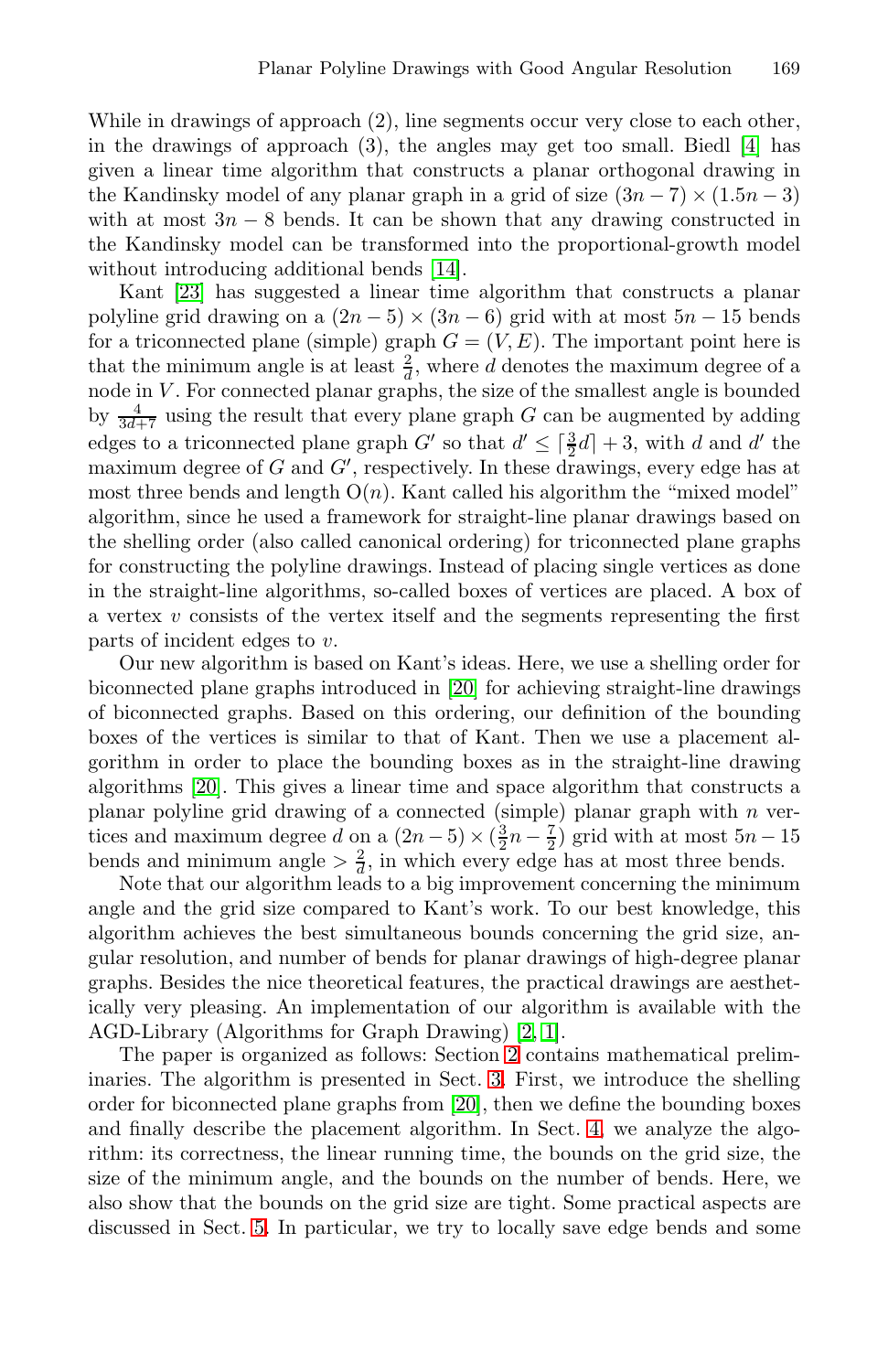grid lines. Although, in practice, most of the drawings improve significantly, the theoretical bounds do not improve. In the final section, we give a summary and discuss some open problems.

## <span id="page-3-0"></span>**2 Mathematical Preliminaries**

Let  $G = (V, E)$  be an undirected graph. We let  $(v, w)$  denote an edge connecting vertices v and w, i.e.,  $(v, w)$  and  $(w, v)$  denote the same edge. The vertices v and w are the two *endpoints* of the edge  $(v, w)$ . We call G *simple* if G contains neither multiple edges nor self loops. Throughout this paper, we only consider simple graphs. A *walk* in G is a sequence  $v_0e_1v_1 \ldots e_kv_k$  of alternating vertices and edges, such that the endpoints of  $e_i$  are  $v_{i-1}$  and  $v_i$  for  $1 \leq i \leq k$ . We usually write  $v_0, \ldots, v_k$  for short. A walk is called *circular* if  $v_0 = v_k$ . A *path* is a walk in which each vertex appears at most once. A path is a *chain* in G if each vertex on the path has degree two in G.

A *planar drawing* of a graph G is a drawing of G in the plane without edge crossings. A graph is called *planar* if it allows for a planar drawing. It is called *plane* if it is associated with a planar drawing. An *embedding* of a planar graph G is the collection of circular orderings of the incident edges (or adjacent vertices) around each vertex in a planar drawing of  $G$ . For a vertex  $v$  of  $G$ , we will refer to the *counter-clockwise circular ordering* around v. A plane graph divides the plane into regions called *faces*. The clockwise boundary of a face f is a circular walk  $v_0e_1v_1 \ldots e_kv_k$  along the edges bounding f such that  $v_{i+1}$  is the successor of <sup>v</sup><sup>i</sup>−<sup>1</sup> in the circular counter-clockwise ordering around <sup>v</sup>i. The *counter-clockwise boundary* is defined analogously, where  $v_{i+1}$  is the predecessor of  $v_{i-1}$  in the ordering around  $v_i$ . The unbounded face is called the *exterior face*; all other faces are called *interior faces*. Edges and vertices belonging to the exterior face are called *exterior edges* and *exterior vertices*, respectively; all other edges and vertices are called *interior edges* and *interior vertices*. It is well-known that a planar graph with *n* vertices contains at most  $3n - 6$  edges.

Let  $W, W' \subseteq V$  be two disjoint sets of vertices of  $G = (V, E)$ . We denote by  $E(W, W')$  the set of edges with one endpoint in W and the other endpoint in  $W'$ , and by  $E(W)$  the set of edges with both endpoints in W. The subgraph of G *induced* by the vertices in  $W \subseteq V$  consists of the vertices in W and all edges in  $E(W)$ . A connected graph G is called *k-connected* if it is still connected after deleting any set of  $k-1$  vertices. For  $k=2$  and  $k=3$ , we also say *biconnected* and *triconnected*, respectively.

# <span id="page-3-1"></span>**3 The Algorithm**

In this section we describe our new drawing algorithm. Suppose the input graph  $G = (V, E)$  is plane and simple. The idea of the algorithm is to assign *inpoints* and *outpoints* to each edge of G. We draw every edge  $e = (v, w)$  as polyline that goes from v to the outpoint  $u_{out}$  of e. Then, from  $u_{out}$  vertically to a point, say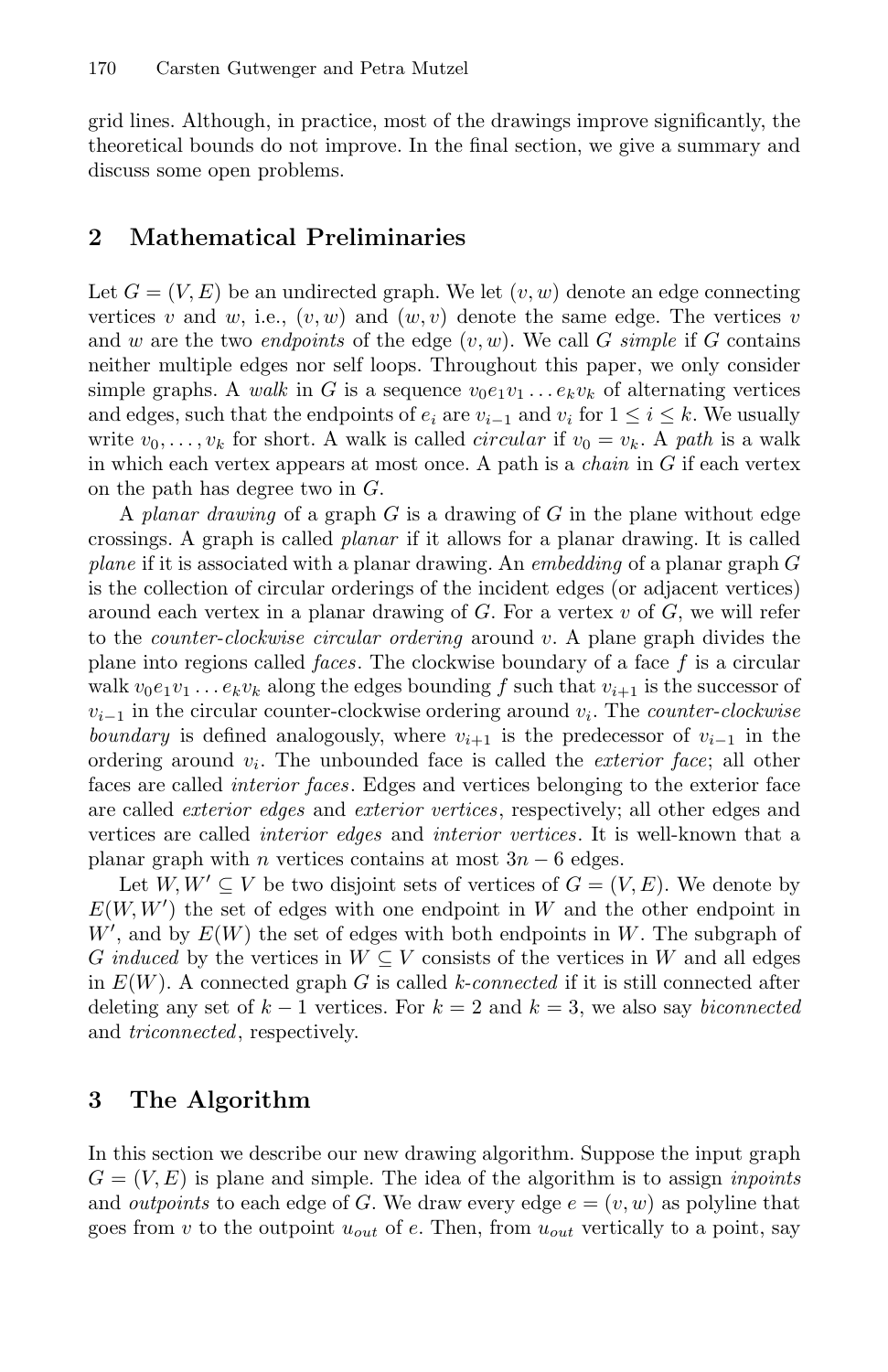u. From u horizontally to the inpoint  $u_{in}$  of e, and finally from  $u_{in}$  to w. Thus, each edge gets at most three bends.

Algorithm Mixed-Model works in three phases. In the first phase, we compute an ordered partition  $\pi = V_1, \ldots, V_N$  of the vertices in G, that is,  $V_1 \cup \ldots \cup V_N = V$ and  $V_i \cap V_j = \emptyset$  for  $i \neq j$ . The *rank* of a vertex v is the index i of the set  $V_i$ containing v. In the second phase, we determine the positions of the in- and outpoints. For each vertex  $v \in V$ , we define the inpoints of all edges  $(v, w)$ with  $rank(w) \leq rank(v)$ , and the outpoints of all edges  $(v, w)$  with  $rank(w)$  $rank(v)$  relative to v. In the third phase, we finally compute the coordinates of the vertices. We build the drawing incrementally by adding the vertices in  $V_1,\ldots,V_N$  in the order given by  $\pi$ . The ordering  $\pi$  guarantees that we always add vertices lying in the exterior face of the current drawing. Once we have the vertex coordinates, the polylines for the edges are given by the in- and outpoints. In the following, we discuss each step in detail.

#### <span id="page-4-0"></span>**3.1 Computation of the Ordered Partition**

Here, we explain how to compute the ordered partition  $\pi = V_1, \ldots, V_N$ . Let  $G_k$ be the plane subgraph of G induced by  $V_1 \cup \ldots \cup V_k$ . We want  $\pi$  to have the following properties:

(P1) For each set  $V_k = \{z_1, \ldots, z_p\}$  there exist two vertices  $left(V_k\right)$  and  $right(V_k)$ . Let  $E_1(V_k) = \{(z_i, z_{i+1}) \mid 1 \leq i < p\}$  for  $k \geq 1$ , and  $E_2(V_k) = \{(left(V_k), z_1\right),$  $(z_p, right(V_k))\}$  for  $k \geq 2$ . Then, the set

$$
S = \bigcup_{1 \leq k \leq N} E_1(V_k) \setminus E \cup \bigcup_{2 \leq k \leq N} E_2(V_k) \setminus E
$$

can be inserted into the plane graph G without introducing any crossings. We denote with  $G = (V, E)$  the plane graph with  $E = E \cup S$ .

- (P2)  $V_1 = \{v_1, \ldots, v_s\}$  is a path on the clockwise boundary of the exterior face of G, and the vertices in  $V_k$ ,  $k \geq 2$ , lie on the exterior face of  $\widetilde{G}_k$ .
- (P3) We define  $C_1$  to be the sequence of vertices  $v_1, \ldots, v_s$ . Consider a  $k \geq 2$ and let  $C_{k-1} = c_1, \ldots, c_q$  be already defined. Let  $c_\ell = \ell eft(V_k)$  and  $c_r =$ *right*( $V_k$ ). Then, we define  $C_k$  to be the sequence  $c_1, \ldots, c_\ell, V_k, c_r, \ldots, c_q$ . (P4) Let  $V_k = \{z\}$

$$
\text{Let } V_k = \{z_1, \ldots, z_p\}.
$$

- (a)  $E(V_k) = \{(z_i, z_{i+1}) \mid 1 \leq i < p\}$
- (b) Let  $k \ge 2$ ,  $C_{k-1} = c_1, \ldots, c_q$ , *left*( $V_k$ ) =  $c_{\ell}$ , and *right*( $V_k$ ) =  $c_r$ . Then, all neighbors of  $V_k$  in  $\widetilde{G}_{k-1}$  lie in  $\{c_\ell,\ldots,c_r\}$ . If  $p \geq 2$  then  $V_k$  has exactly two neighbors in  $G_{k-1}$ .

These properties facilitate an incremental approach of building the drawing by inserting step-by-step the vertices in  $V_k$  into the exterior face of  $G_{k-1}$ , and shifting the vertices right of and including  $right(V_k)$  by some grid units to the right if necessary. Kant defined a suitable ordering for triconnected plane graphs in  $[23]$ . Figure [1\(](#page-5-0)a) shows that it is not satisfying to augment the given plane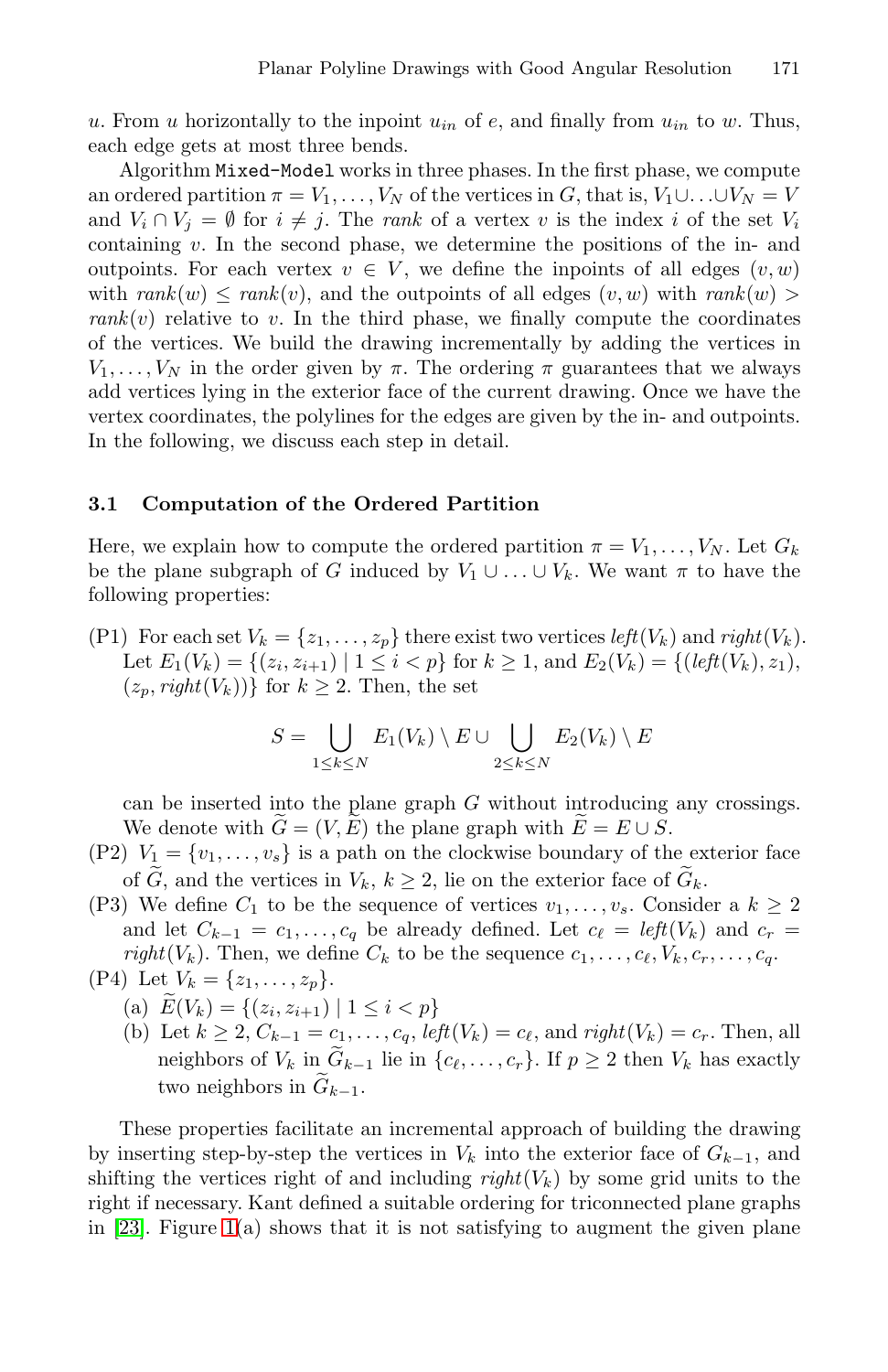

<span id="page-5-0"></span>**Fig. 1.** The same graph drawn with augmentation (a) and with the new shelling order (b)

graph to a triconnected plane graph, and to then use the shelling order given by Kant. The graph depicted has been optimally augmented to a triconnected plane graph by adding the dashed edges. When these edges are removed, the resulting drawing looks strange. The reason is that vertex  $v$  has been placed before all of its neighbors. In [\[20\]](#page-14-11) we have introduced a shelling order for biconnected plane graphs that guarantees that each set  $V_k$ ,  $k \geq 2$ , has at least one neighbor in  $G_{k-1}$ . Figure [1\(](#page-5-0)b) shows the same graph drawn using the new ordering.

<span id="page-5-1"></span>**Definition 1.** Let  $G = (V, E)$  be a biconnected plane graph with at least three vertices. Let  $\pi = (V_1, \ldots, V_N)$  be an ordered partition of V, that is,  $V_1 \cup \ldots \cup V_N =$ V and  $V_i \cap V_j = \emptyset$  for  $i \neq j$ . Denote by  $G_k$  the plane subgraph of G induced by  $V_1 \cup \ldots \cup V_k$ . We say that  $\pi$  is a *shelling order* of G if the following conditions are satisfied:

- $(1.1)$   $V_1 = \{v_1, \ldots, v_s\}$ , where  $v_1, \ldots, v_s$  is a path on the clockwise boundary of the exterior face of G with  $s \geq 2$  and  $E({v_1,\ldots,v_s}) = {(v_i,v_{i+1}) \mid 1 \leq i \leq s}$ s}.
- $(1.2)$  Each  $G_k$  is connected and internally biconnected, that is, removing one interior vertex of  $G_k$  does not disconnect it.
- (1.3) Denote by  $C'_{k}$  the walk on the counter-clockwise boundary of the exterior face of  $G_k$  from  $v_1$  to  $v_s$ . For each  $2 \leq k \leq N$  one of the following conditions holds, where  $C'_{k} = [v_1 = c_1, ..., c_q = v_s]$ :
	- (a)  $V_k = \{z\}$  and z is a vertex on  $C'_k$  with at least three neighbors in  $G_{k-1}$ .
	- (b)  $V_k = \{z_1, \ldots, z_p\} \subset C'_k, p \geq 1$ , and there are vertices  $c_\ell, c_r, \ell < r$ , on  $C'_k$  such that  $c_\ell, z_1, \ldots, z_i, u_1, \ldots, u_j, z_{i+1}, \ldots, z_p, c_r$  is a path on the clockwise boundary of a face  $f_k$  of G for some  $0 \leq i \leq p, j \geq 0, u_1, \ldots, u_j$ are vertices in  $G \setminus G_k$  and  $E(V_k, V_1 \cup \ldots \cup V_{k-1}) \subseteq \{(c_{\ell}, z_1), (z_p, c_r)\}.$

We will use this shelling order in our algorithm. Since our input graph  $G$  is not necessarily biconnected, we first augment it to a biconnected plane graph  $G' =$  $(V, E')$ . This can be done optimally using the algorithm in [\[26\]](#page-15-8). However, if we are allowed to change the embedding, the algorithms by Fialko and Mutzel [\[13,](#page-14-12) [26\]](#page-15-8) are the better choice. Then, we compute the shelling order  $\pi = V_1, \ldots, V_N$  for G'. Consider a set  $V_k = \{z_1, \ldots, z_p\}$  with  $k \geq 2$ . We need to determine  $\text{left}(V_k)$ and *right*( $V_k$ ) (see P1). Let  $C_{k-1} = c_1, \ldots, c_q$ , and  $e_1, \ldots, e_a$  be the edges in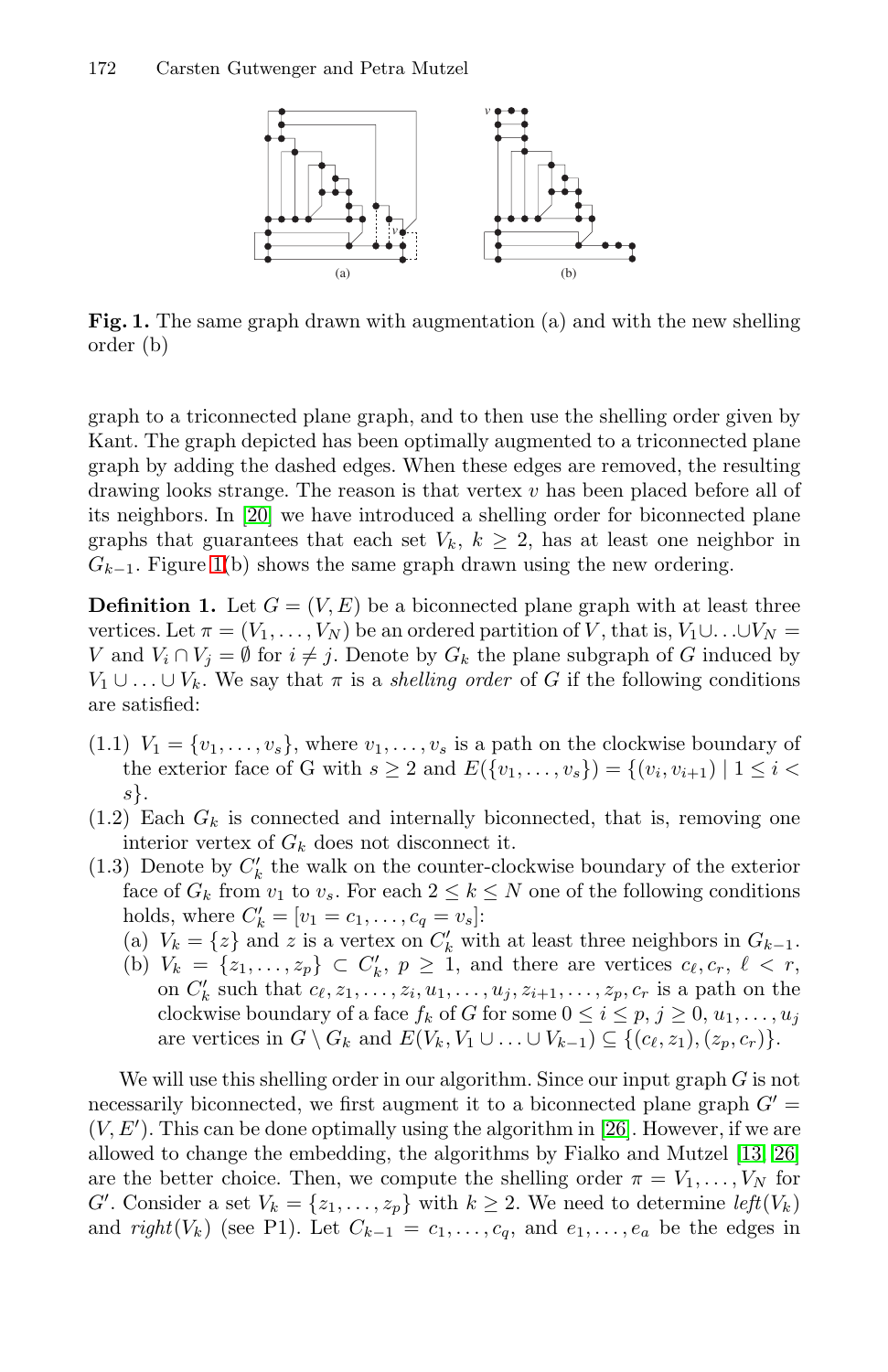G' with  $e_{\mu} = (v_{\mu}, c_{i_{\mu}})$  and  $v_{\mu} \in V_k$ , such that  $i_1 < \cdots < i_a$ . If  $a \leq 2$ , then  $V_k$ satisfies case  $(1.3)(b)$  $(1.3)(b)$  and we set  $left(V_k) := c_\ell$  and  $right(V_k) := c_r$ , where  $c_\ell$  and  $c_r$  are the vertices that exist according to  $(1.3)(b)$  $(1.3)(b)$ .

If  $a \geq 3$ , we set  $left(V_k) := c_\ell$  and  $right(V_k) := c_r$  and determine  $\ell$  and r as follows. Let  $N = \{c_{i\mu} \mid e_{\mu} \in E\}$ . If  $N = \emptyset$  we set  $\ell := i_1$  and  $r := i_a$ . If  $N = \{c_t\}$ we set

$$
\ell := \left\{ \begin{array}{l} t & \text{if } t \neq i_a \\ i_1 & \text{otherwise} \end{array} \right\} \text{ and } r := \left\{ \begin{array}{l} t & \text{if } t \neq \ell \\ i_a & \text{otherwise} \end{array} \right\}
$$

If  $|N| \geq 2$  we set  $\ell := \min\{\mu \mid c_{\mu} \in N\}$  and  $\ell := \max\{\mu \mid c_{\mu} \in N\}.$ 

Note that we only needed the graph  $G'$  in order to compute a feasible ordered partition of G. In the following, we consider the given plane graph  $G$  together with the ordered partition  $\pi$ .

#### <span id="page-6-0"></span>**3.2 Assignment of In- and Outpoints**

Recall that we assign an inpoint and an outpoint to each edge  $e = (v, w)$ . In order to compute the absolute coordinates of an in- or outpoint of  $e$  efficiently, we only determine coordinates which are relative to either  $v$  or  $w$ . Therefore, for each vertex  $v$  there is a set of inpoints and a set of outpoints whose coordinates are relative to v. These in- and outpoints form a so-called *bounding box* around  $v$ , which we define in the following.

We call the edges in  $\{(v, w) \mid \text{rank}(w) \leq \text{rank}(v)\}\)$  the *incoming edges* of v, and the edges in  $\{(v, w) \mid rank(w) > rank(v)\}\)$  the *outgoing edges* of v. We denote with  $in(v)$  the number of incoming edges of v, and with  $out(v)$  the number of outgoing edges of  $v$ . For a vertex  $v$ , we define the coordinates of the inpoints of all incoming edges of v, and the outpoints of all outgoing edges of v relative to the position of v. We point out that an edge  $(v, w)$  with  $rank(v) = rank(w)$  is an incoming edge of  $v$  and  $w$ , and thus is assigned two inpoints and no outpoint. But in this case, the edge is drawn as one horizontal line segment and we will not refer to its in- or outpoint in the algorithm.

Let  $V_k = \{z_1, \ldots, z_p\}$ ,  $v = z_i$ , and set  $z_0 := \text{left}(V_k)$  and  $z_{p+1} := \text{right}(V_k)$ . We define  $out_{\ell}(v)$ ,  $out_{r}(v)$ ,  $\delta_{\ell}$  and  $\delta_{r}$  according to the following table.

|  | $out_{\ell}(v)$ $\delta_{\ell}$ $out_{r}(v)$ $\delta_{r}$ if |                                                                       |
|--|--------------------------------------------------------------|-----------------------------------------------------------------------|
|  | $out^-(v)$ 1 $out^+(v)$ 1 $in(v) \geq 2$                     |                                                                       |
|  |                                                              | $out^+(v)$ 0 $out^-(v)$ 1 $(in(v) = 1$ and $(z_{i-1}, z_i) \notin E)$ |
|  |                                                              | $out^-(v)$ 1 $out^+(v)$ 0 $in(v) = 1$ and $(z_i, z_{i+1}) \notin E$   |
|  | $out^-(v)$ 0 $out^+(v)$ 0 $in(v) = 0$                        |                                                                       |

where  $out^+(v) = \left\lceil \frac{out(v)-1}{2} \right\rceil$  $\Big\}$  and *out*<sup>−</sup>(*v*) = max  $\Big(0, \Big|\frac{out(v)-1}{2}\Big|\Big)$ . If *out*(*v*) ≥ 1, we place the outpoints on the following points:

- $-$  *out*<sub>ℓ</sub>(*v*) outpoints on the points  $(-out_{\ell}(v), \delta_{\ell}), \ldots, (-1, out_{\ell}(v) + \delta_{\ell} 1),$ which lie on a straight line with slope  $+1$ .
- **−** One outpoint on point  $(0, \max\{out_\ell(v) + \delta_\ell 1, out_r(v) + \delta_r 1\}).$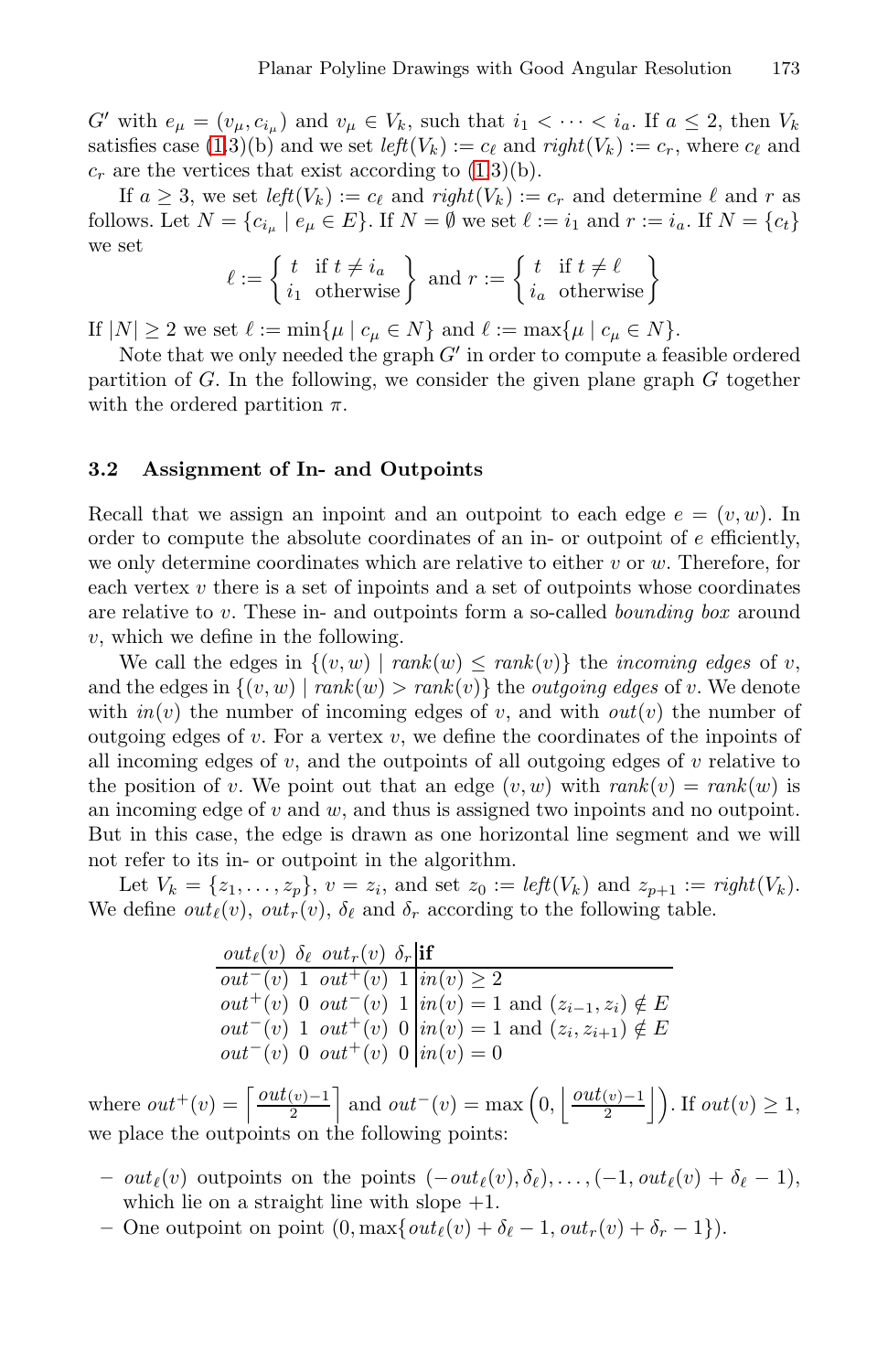

<span id="page-7-0"></span>**Fig. 2.** Examples of bounding boxes

 $-$  *out<sub>r</sub>*(*v*) outpoints on the points  $(1, out<sub>r</sub>(v) + δ<sub>r</sub> − 1),..., (out<sub>r</sub>(v), δ<sub>r</sub>),$  which lie on a straight line with slope −1.

We set  $in_{\ell}(v) := \max\left(0, \left|\frac{in(v)-3}{2}\right|\right)$  and  $in_{r}(v) := \max\left(0, \left\lceil \frac{in(v)-3}{2}\right\rceil\right)$ . If  $in(v) \leq 3$ , we set all inpoints on  $(0,0)$ . Otherwise, we place the inpoints on the following points:

- − One inpoint on point  $(-in_{\ell}(v), 0)$ .
- $in_{\ell}(v)$  inpoints on the points  $(-in_{\ell}(v), -1),...,(-1, -in_{\ell}(v))$ , which lie on a straight line with slope  $-1$ .
- − One inpoint on point  $(0, -in_r(v))$ .
- $-$  *in*<sub>r</sub>(v) inpoints on the points  $(1, -in_r(v)), \ldots, (in_r(v), -1)$ , which lie on a straight line with slope +1.
- $\sim$  One inpoint on point  $(in_r(v), 0)$ .

Figure [2](#page-7-0) shows several examples of bounding boxes. The dashed lines indicate how vertical or horizontal segments are attached to in- and outpoints. We denote with *outpoint*(e) or *outpoint*(v, w) the outpoint belonging to edge  $e = (v, w)$ . For an outpoint u, we denote with  $u \, dx$  and  $u \, dy$  the relative x- and y-coordinate of u, respectively.

### **3.3 Computation of Coordinates**

Next, we show how to compute the coordinates of the vertices. Within the algorithm, we maintain absolute y-coordinates and relative x-coordinates. Let  $C = c_1, \ldots, c_q$  be the current contour as introduced in Sect. [3.1,](#page-4-0) i.e,  $C = C_k$ after the kth step. For the x-coordinates

$$
x(v) = \begin{cases} x_{abs}(v) & \text{if } v = c_1 \\ x_{abs}(c_i) - x_{abs}(c_{i-1}) & \text{if } v = c_i \text{ with } i \ge 2 \\ x_{abs}(v) - x_{abs}(father(v)) & \text{if } v \notin C \end{cases}
$$
(1)

<span id="page-7-1"></span>holds where  $x_{abs}$  denotes the absolute x-coordinate. If we have to shift a vertex  $c_i$ on C to the right, we also have to shift all vertices  $c_{i+1},\ldots,c_q$  and some vertices not on C. We denote with  $M(c_i)$  the set of vertices that must be shifted if  $c_i$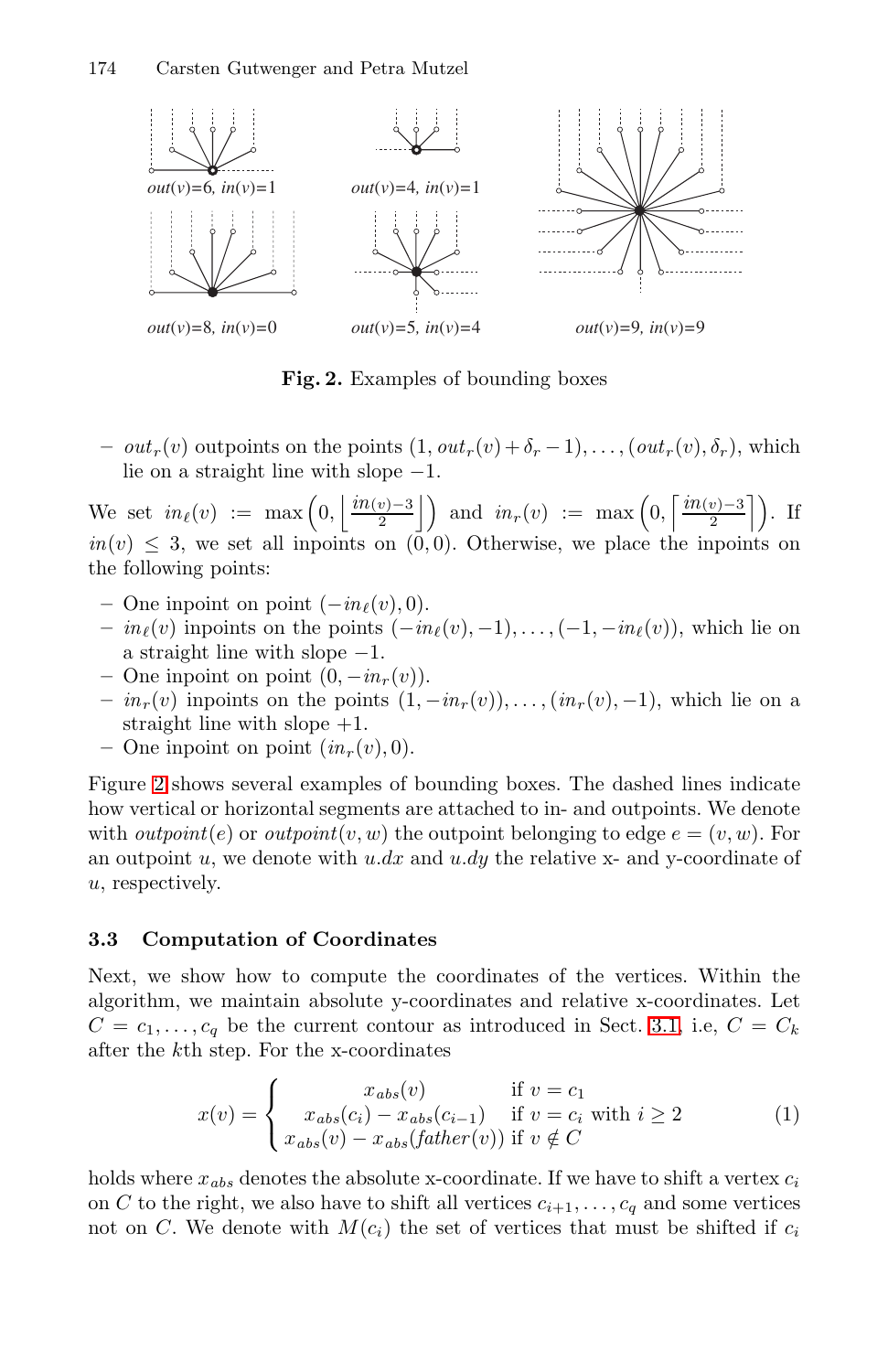is shifted. We represent all sets  $M(c_i)$ ,  $1 \leq i \leq q$ , as a forest F of all vertices, where the roots are exactly the vertices on  $C$ . Thus,  $M(c_i)$  contains the vertices in the tree with root  $c_i$ . We denote with  $father(v)$  the unique predecessor of v in F, and guarantee that  $rank(father(v)) > rank(v)$  holds. We can retrieve the absolute x-coordinates using  $(1)$  by first traversing the vertices on C from left to right, and then traversing all other vertices by decreasing rank.

Suppose we are in step  $k$  of the algorithm, that is, we have already placed  $V_1, \ldots, V_{k-1}$ , and we want to place  $V_k$ . We consider a vertex v that is already placed, i.e.,  $v \in G_{k-1}$ . An outgoing edge  $(v, w)$  of v is called *free* if  $w \in G \setminus G_k$ , otherwise it is called *closed*. Let  $e_1, \ldots, e_m$  be the outgoing edges of v sorted by increasing x-coordinate of their outpoints. For an edge  $e_{\mu}$ ,  $1 \leq \mu \leq m$ , let  $w_{\mu}$  be the endpoint  $\neq v$  of  $e_{\mu}$ , and denote with  $r_{\mu}$  the rank of  $w_{\mu}$ . Note, that the definition of  $\pi$  implies that there are indices  $0 \le a < b \le m+1$ , such that the edges  $e_1, \ldots, e_a$  are the closed edges  $e_\mu$  with  $\text{right}(V_{r_\mu}) = v$ , and  $e_b, \ldots, e_m$ are the closed edges  $e_{\mu}$  with  $left(V_{r_{\mu}}\right) = v$ . We define *next\_left*<sup>k</sup>(v), such that *next left*<sup>k</sup>(v) < *outpoint*(e<sub>u</sub>).dx for  $a < \mu \leq m$ , and *next\_right*<sup>k</sup>(v), such that *outpoint* $(e_{\mu})$ .dx < *next\_right*<sup>k</sup> $(v)$  for  $1 \leq \mu < b$ :

$$
next\_left^k(v) = \begin{cases} \text{output}(e_a).dx \text{ if } 1 \le a \le m \\ 0 & \text{if } m = 0 \\ -\text{out}_{\ell}(v) - 1 & \text{if } m > 0 \text{ and } a = 0 \end{cases}
$$

$$
next\_right^k(v) = \begin{cases} \text{output}(e_b).dx \text{ if } 1 \le b \le m \\ 0 & \text{if } m = 0 \\ \text{out}_r(v) + 1 & \text{if } m > 0 \text{ and } b = m + 1 \end{cases}
$$

#### **Algorithm Mixed-Model-Placement**

- **Input:** A plane graph  $G = (V, E)$ , an ordered partition  $\pi = V_1, \ldots, V_N$  of G satisfying (P1)-(P4), and in- and outpoints as defined in Sect. [3.2.](#page-6-0)
- **Output:** Absolute y- and relative x-coordinates according to equation [\(1\)](#page-7-1) for each vertex in G.

**Initialization:** We place the set  $V_1 = \{v_1, \ldots, v_s\}$ . We set

$$
y(v_i) := 0 \text{ for } 1 \le i \le s
$$
  
\n
$$
x(v_i) := \begin{cases} \n\text{out}_{\ell}(v_i) & \text{if } i = 1 \\ \n\text{out}_{r}(v_{i-1}) + \text{out}_{\ell}(v_i) + 1 & \text{if } 2 \le i \le s \n\end{cases}
$$
  
\n
$$
C := v_1, \dots, v_s
$$

**for**  $k := 2$  **to**  $N$  **do** 

Let  $C = c_1, \ldots, c_q$ ,  $V_k = \{z_1, \ldots, z_n\}$ ,  $c_\ell = \ell eft(V_k)$  and  $c_r = \text{right}(V_k)$ . For the y-coordinate, we simply set  $y(z_i) := in_r(z_1) + \max_{\ell \le i \le r} y(c_i) + 1$  for  $1 \le i \le p$ 

For the x-coordinate, we temporarily compute the x-coordinates of  $c_{\ell+1},\ldots,c_r$  relative to  $c_{\ell}$ . Therefore, we set i

$$
x(c_i) := \sum_{j=\ell+1}^i x(c_j) \quad \text{for } \ell+1 \le i \le r.
$$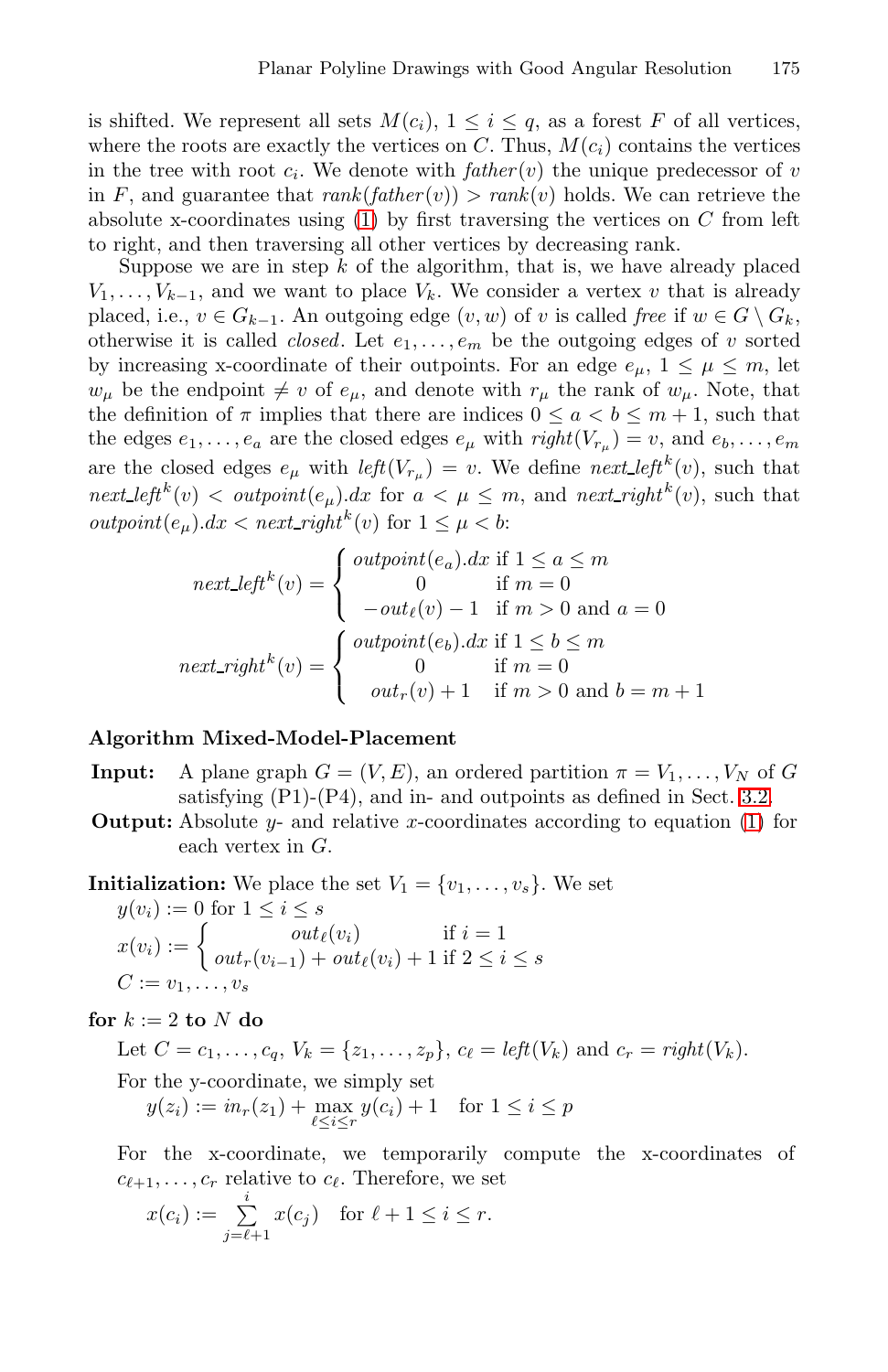We set  $dx_\ell$  such that  $output(e).dx < dx_\ell$  for all free edges e of  $c_\ell$ , and  $dx_r$ such that  $dx_r < outputmath>out(e) dx$  for all free edges e of  $c_r$ .

 $dx_{\ell} := next\_right^{k}(c_{\ell})$  and  $dx_{r} := next\_left^{k}(c_{r})$ 

**if**  $in(z_1) \geq 3$  **then** 

We place a single vertex (see Fig. [3\)](#page-10-0), i.e.,  $p = 1$ . Let  $c_{i_1}, \ldots, c_{i_{in(z_1)}}$  be the neighbors of  $z_1$  on C. We set  $t := i_{in_{\ell}(z_1)+2}$ . Let  $u_t = \text{output}(c_t, z_1)$ and  $dx_t = u_t dx$ . We want to place  $z_1$  directly above  $u_t$ . Therefore,

$$
x(z_1) := \max \{ x(c_t) + dx_t, dx_{\ell} + out_{\ell}(z_1) \}
$$

Let  $\delta = x(z_1) - (x(c_t) + dx_t)$ . If  $\delta > 0$ , then  $z_1$  would lie to the right of  $u_t$ . We correct this by shifting  $c_t, \ldots, c_q$  by  $\delta$  units to the right. For shifting  $c_r, \ldots, c_q$ , it is sufficient to set

$$
x(c_r) := \max \{ x(c_r) + \delta - x(z_1), out_r(z_1) - dx_r \}
$$

The vertices  $c_{\ell+1},\ldots,c_{r-1}$  disappear from C in this step, so we set their x-coordinates relative to  $z_1$  and update the forest  $F$ :

$$
x(c_i) := \begin{cases} x(c_i) - x(z_1) & \text{for } \ell < i < t \\ x(c_i) + \delta - x(z_1) & \text{for } t \le i < r \end{cases}
$$
\n
$$
father(c_i) := z_1 \quad \text{for } \ell < i < r
$$

**else**

We place  $p \ge 1$  vertices with at most two neighbors on C (see Fig. [4\)](#page-10-1):

$$
x(z_i) := \left\{ \begin{array}{ll} out_{\ell}(z_1) + dx_{\ell} & \text{for } i = 1\\ out_{r}(z_{i-1}) + out_{\ell}(z_i) + 1 & \text{for } 2 \le i \le p \end{array} \right.
$$

$$
x(c_r) := \max \left\{ out_{r}(z_p) - dx_{r}, x(c_r) - \sum_{j=1}^{p} x(z_j) \right\}
$$

The vertices  $c_{\ell+1},\ldots,c_{r-1}$  disappear from C in this step, so we set their x-coordinates relative to  $z_1$  and update the forest  $F$ :

 $x(c_i) := x(c_i) - x(z_1)$  $father(c_i) := z_1$  for  $\ell < i < r$ **fi**  $C := c_1, \ldots, c_{\ell}, z_1, \ldots, z_p, c_r, \ldots, c_q$ **od**

## <span id="page-9-0"></span>**4 The Analysis**

In this section we show the correctness of our algorithm and analyze its running time and the bounds on the grid size, angular resolution, and number of bends. Let us analyze the running time of the algorithm. In the case in which the graph G is not biconnected, we can use the simple linear time augmentation algorithm suggested first by [\[28\]](#page-15-9) in order to biconnect the graph. Note that this algorithm does not change the embedding of the plane graph G. The computation of the bounding boxes can obviously be done in linear time. From the outline of the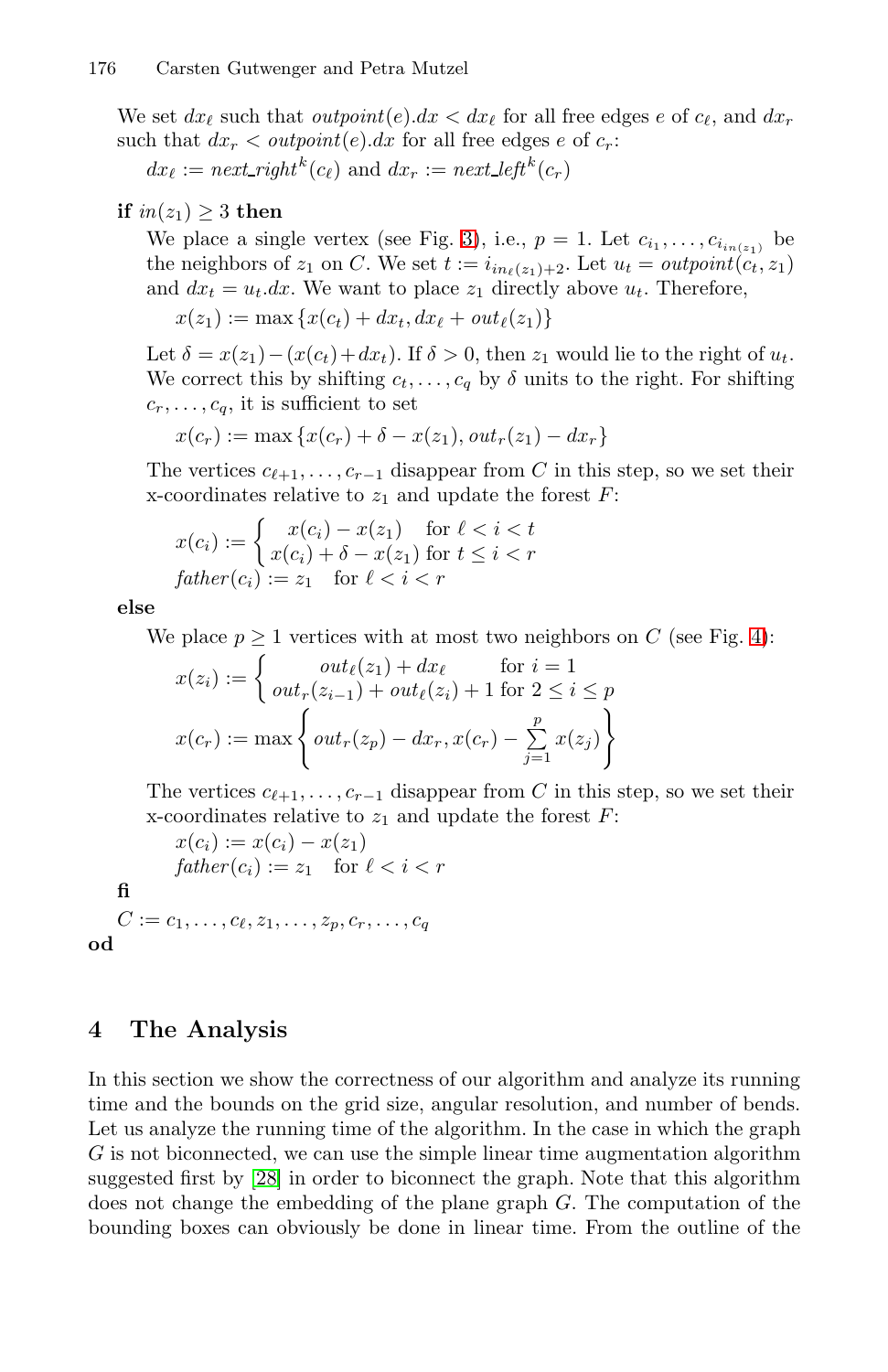

<span id="page-10-0"></span>**Fig. 3.** Placing a single vertex



<span id="page-10-1"></span>**Fig. 4.** Placing vertices  $z_1, \ldots, z_p$ 

placement algorithm it is easy to see that this part also runs in linear time. The correctness requires a proof which is omitted in this extended abstract.

**Lemma 1.** *The algorithm* Mixed-Model *correctly computes a planar polyline grid drawing for any given plane graph* G *in linear time and space.*

Let us now analyze the bounds achieved by the algorithm Mixed-Model. For reasons of limited space, we cannot give the proofs of all bounds here.

**Theorem 1.** *The algorithm* Mixed-Model *constructs a planar polyline grid drawing of any plane graph with* n *vertices and maximum degree* d *on a*  $(2n-5) \times$  $\left(\frac{3}{2}n - \frac{7}{2}\right)$  grid with at most  $5n - 15$  bends and minimum angle  $> \frac{2}{d}$ , in which *every edge has at most three bends and length*  $O(n)$ *.* 

*Proof.* The proofs of the angular resolution and the number of bends are similar to the ones given in [\[23\]](#page-14-3). We will give the proof for the bound on the height. We assume that the edges in the set  $S$  (see (P3)) have been inserted into our graph. Obviously, this assumption does not influence the height of the drawing. Note that we then have

$$
in_r(w_i) = \max\left(0, \left\lceil \frac{in(v) - 3}{2} \right\rceil\right) \le \frac{1}{2}in(v) - 1.
$$

For each node v with  $rank(v) \geq 2$  there exists a vertex w with  $rank(w) < rank(v)$ and  $y(v) = in_r(v) + y(w) + 1$ . Let  $w_t$  be a node with maximum y-coordinate. Then there exists a sequence of nodes  $w_1, \ldots, w_t$  with  $w_1 \in V_1$  and  $y(w_{i+1}) - y(w_i) =$  $in_r(w_{i+1}) + 1.$ 

Let  $m$  be the number of edges in  $G$ . The height of the layout is

$$
y(w_t) = \sum_{i=1}^{t-1} (in_r(w_{i+1}) + 1) = (t - 1) + \sum_{i=2}^{t} in_r(w_i)
$$
  
\n
$$
\leq (t - 1) + \sum_{i=2}^{t} \left(\frac{in(w_i)}{2} - 1\right)
$$
  
\n
$$
= \frac{1}{2} \sum_{i=2}^{t} in(w_i) \leq \frac{1}{2}(m - 1) \leq \frac{3}{2}n - \frac{7}{2}.
$$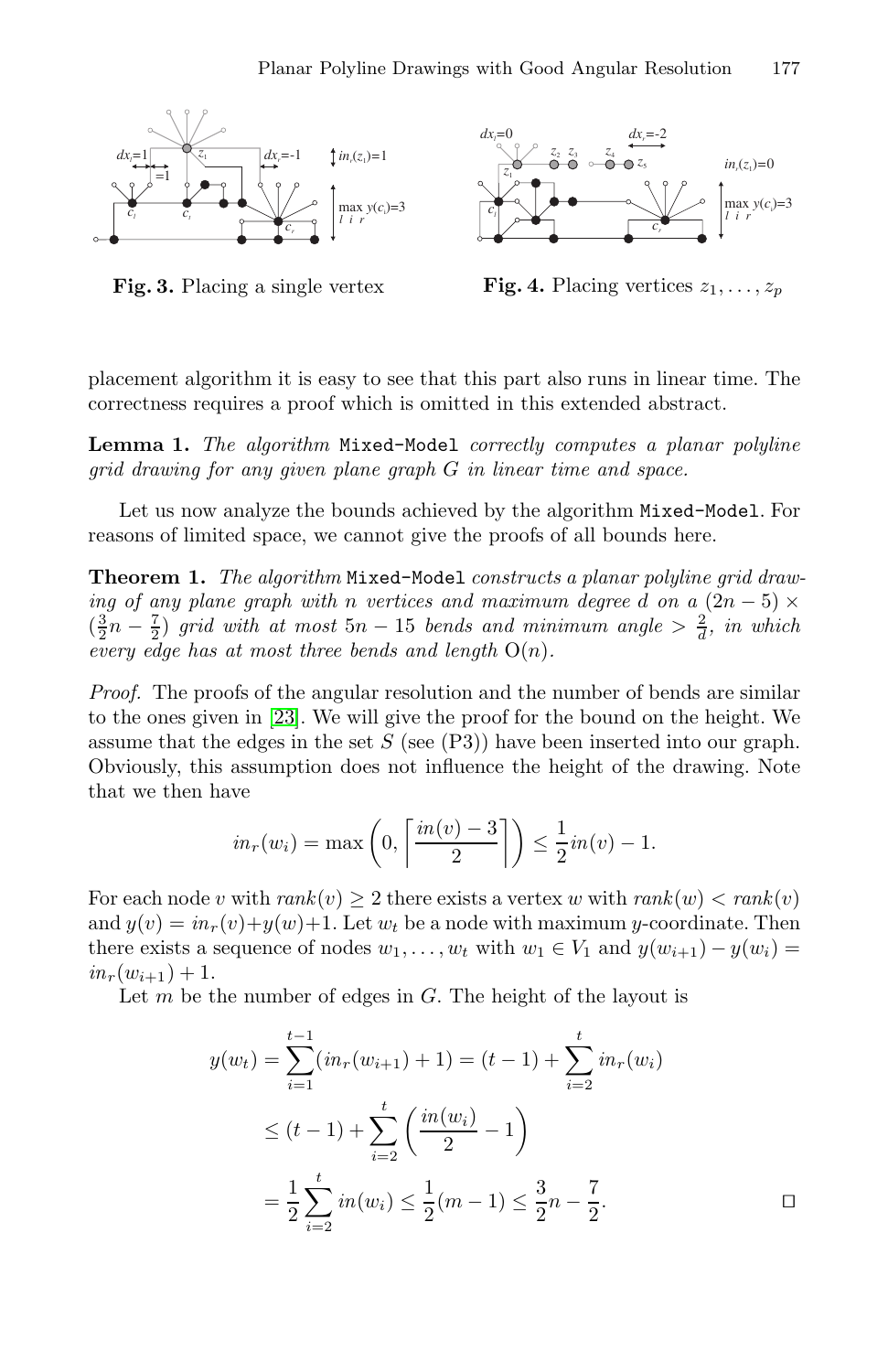

*s t*

<span id="page-11-1"></span>**Fig. 5.** A drawing of  $G_{10}$  with tight height

<span id="page-11-2"></span>**Fig. 6.** A drawing of  $G_{10}$  with tight width

The bounds for the grid size are tight. We present a graph class for which the bounds for the width and height, respectively, are tight. Let  $G_n = (V_n, E_n)$ be the graph defined as  $V_n = \{s, t, w_i, \ldots, w_{n-2}\}\$ and  $E_n = \{(s, w_i), (t, w_i) \mid$  $i = 1, 2, \ldots, n-2$   $\cup$   $\{(w_i, w_{i+1}) \mid i = 1, \ldots, n-3\}$   $\cup$   $\{(s, t)\}\)$ . We consider an ordered partition with  $V_1 = \{w_1, t\}$  and  $V_N = \{s\}$ . This fixes the embedding of the graph  $G_n$ . The algorithm Mixed-Model constructs the drawing shown in Figure [5](#page-11-1) of height at least  $\frac{3}{2}n - \frac{9}{2}$ . The exact bound of  $\frac{3}{2}n - \frac{7}{2}$  is achieved by a simple triangle. Now, consider the ordered partition with  $V_1 = \{s, t\}$ . According to the algorithm, the set  $V_1$  is placed with width  $2n-5$  (see Fig. [6\)](#page-11-2).

Note that Kant's algorithm also needs width  $2n-5$  for this example (and not  $2n-6$  as claimed in [\[23\]](#page-14-3)). The bounds on the height cannot be achieved by the algorithm in [\[23\]](#page-14-3).

## <span id="page-11-0"></span>**5 The Algorithm in Practice**

In this section we give some ideas how to modify and extent our algorithm in order to improve the grid size and the number of bends in practical instances. However, the worst-case bounds shown in Sect. [4](#page-9-0) remain unchanged.

First, we consider vertices with degree one. We extend Mixed-Model in order to draw an edge incident to a vertex with degree one as a single short line segment. In a preprocessing step, we remove vertices with degree one from G. Then, we compute the ordered partition  $\pi$  of the resulting graph  $G'$ . Let v be a vertex in  $G \setminus G'$  and  $(v, w)$  the only edge incident to v. When we assign inand outpoints, we reserve either an in- or an outpoint for  $(v, w)$  in the bounding box around  $w$ , on which we place  $v$  at the end of the placement step. Therefore, this in- or outpoint must not have relative coordinates  $(0,0)$ . The placement algorithm needs some modifications in order to cope with the additional in- and outpoints.

After placing a chain  $V_k = \{z_1, \ldots, z_p\}$  there may be  $\Delta$  unused columns to the right of  $z_p$  (see Fig. [7\)](#page-12-0). We can reuse these columns in later steps if we need to shift any of the vertices  $z_1, \ldots, z_p$  to the right. Hence, we can eventually reduce the width of the final drawing. The placing of a vertex v with  $in(v) \geq 3$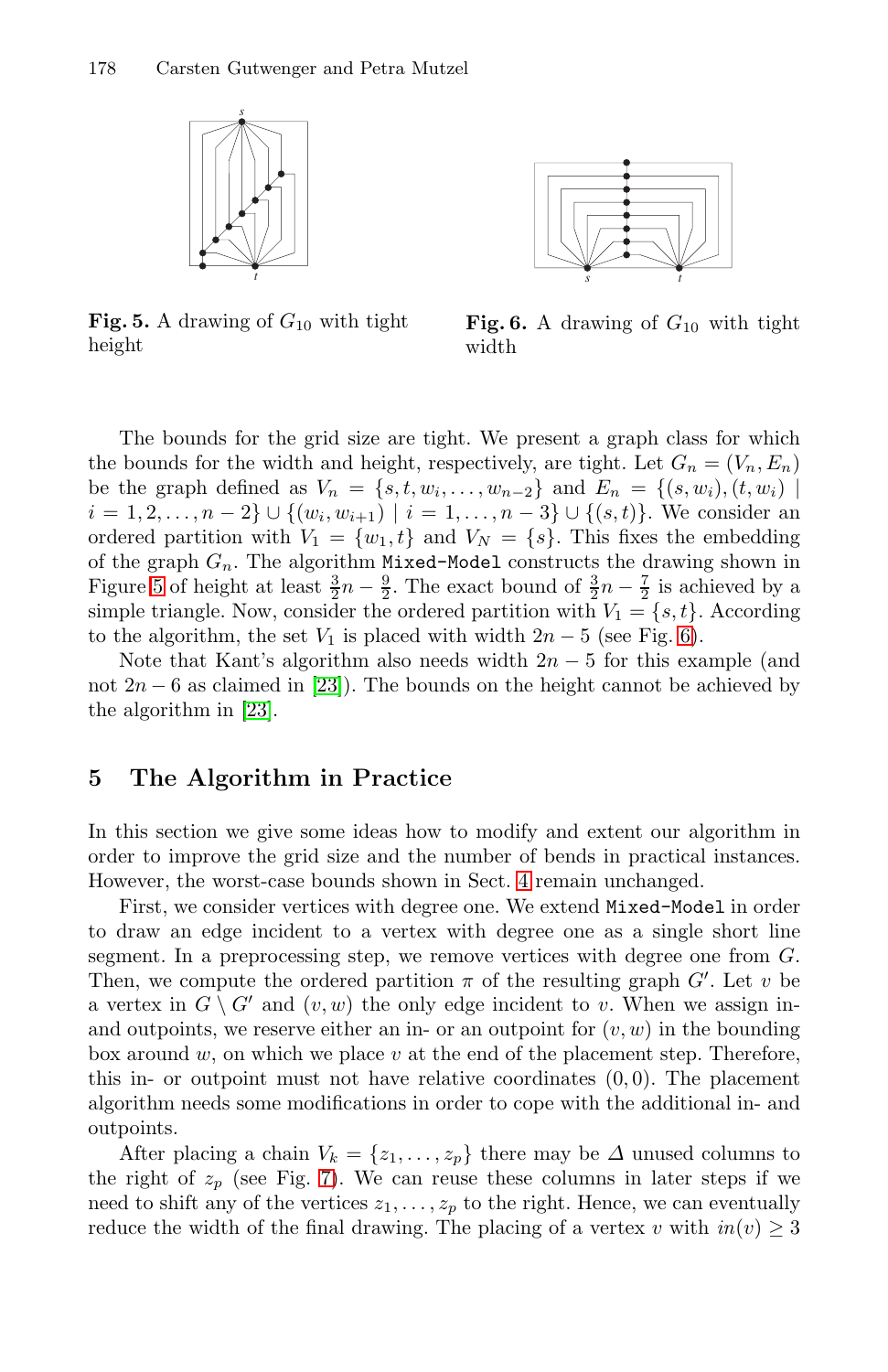

<span id="page-12-1"></span>

<span id="page-12-0"></span>**Fig. 7.** Reuse of rows **Fig. 8.** Postprocessing

can be improved by computing the y-coordinate more carefully. Since not all inpoints of v have relative y-coordinate  $in_r(v)$ , we can eventually decrease the y-coordinate of v. Moreover, a postprocessing step can reduce the number of bends by local changes of the drawing. Figure [8](#page-12-1) shows two examples, where we can move vertices on bend points.

Figure [9](#page-12-2) shows several examples produced by Mixed-Model using some of the modifications described above. The drawings remain readable even if they contain vertices of high degree.



<span id="page-12-2"></span>**Fig. 9.** Example drawings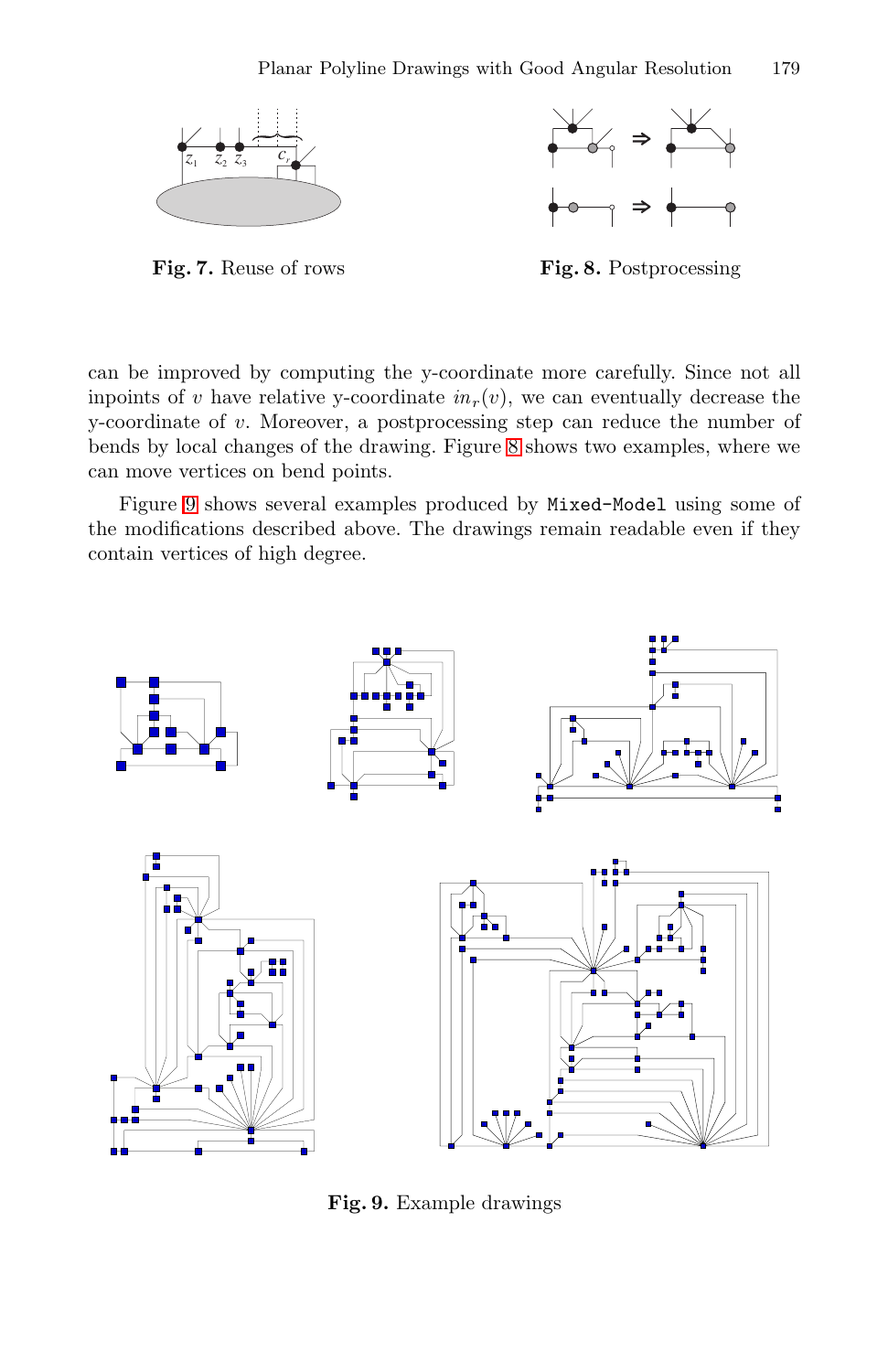### **6 Conclusions**

We have presented an algorithm that constructs a planar polyline grid drawing of any plane graph with *n* vertices and maximum degree d on a  $(2n - 5) \times$  $(\frac{3}{2}n-\frac{7}{2})$  grid with at most  $5n-15$  bends and minimum angle  $>\frac{2}{d}$ . To the best of our knowledge, this is the algorithm achieving the best simultaneous bounds concerning the grid size, angular resolution, and number of bends for planar grid drawings of high-degree planar graphs. An implementation of the algorithm is available with the AGD-Library (Algorithms for Graph Drawing) [\[2,](#page-13-5) [1\]](#page-13-6). Practical experience has shown that the drawings produced by our algorithm are aesthetically pleasing.

However, in general, the given graphs are not planar. In practice, the given nonplanar graph G is transformed into a planar graph  $G'$ , in which each crossing of two edges is substituted by an artificial vertex and four new edges. A possible planarization method is to solve the maximum planar subgraph problem and then to re-insert the deleted edges so that the number of crossings is minimized [\[31,](#page-15-7) [12\]](#page-14-13). Practical experiments have shown that this method produces drawings with a relatively small number of edge crossings [\[11\]](#page-14-7).

When using the algorithm Mixed-Model for such a planarized graph, the drawings may look strange and it is hard to identify the crossings. It is necessary to modify the algorithm so that the artificial crossing vertices are handled differently. It would be desirable to get mixed model drawings in which the edges are not allowed to bend in their crossing vertices.

### <span id="page-13-6"></span>**References**

- [1] AGD-Library. The AGD-Algorithms Library User Manual. Max-Planck-Institut Saarbrücken, Universität Halle, Universität Köln, 1998. Available via "http://www.mpi-sb.mpg.de/AGD/". Partially supported by the DFG-cluster "Effiziente Algorithmen für diskrete Probleme und ihre Anwendungen".
- <span id="page-13-5"></span>[2] D. Alberts, C. Gutwenger, P. Mutzel, and S. Näher. The design of the AGD-Algorithms Library. In G.F. Italiano and S. Orlando, editors, Proceedings of the Workshop on Algorithm Engineering (WAE '97), 1997. Venice, Italy, Sept. 11-13.
- <span id="page-13-1"></span>[3] T. Biedl. Optimal orthogonal drawings of connected plane graphs. In Proc. Canadian Conference Computational Geometry (CCCG'96), volume 5 of International Informatics Series, pages 306–311. Carleton Press, 1996.
- <span id="page-13-4"></span>[4] T. Biedl. Orthogonal Graph Visualization: The Three-Phase Method with Applications. Ph.D. thesis, Rutgers University, Center for Operations Research, Rutgers, 1997.
- <span id="page-13-2"></span>[5] T. Biedl and G. Kant. A better heuristic for orthogonal graph drawings. Computational Geometry: Theory and Applications, 9:159–180, 1998.
- <span id="page-13-3"></span>[6] T. Biedl, B. Madden, and I. Tollis. The three-phase method: A unified approach to orthogonal graph drawing. In G. Di Battista, editor, Graph Drawing (Proc. GD '97), volume 1353 of Lecture Notes in Computer Science, pages 391–402. Springer-Verlag, 1997.
- <span id="page-13-0"></span>[7] F. Brandenburg. Nice drawings of graphs and trees are computationally hard. In Proc. of the 7th Interdisciplinary Workshop on Informatics and Psychology,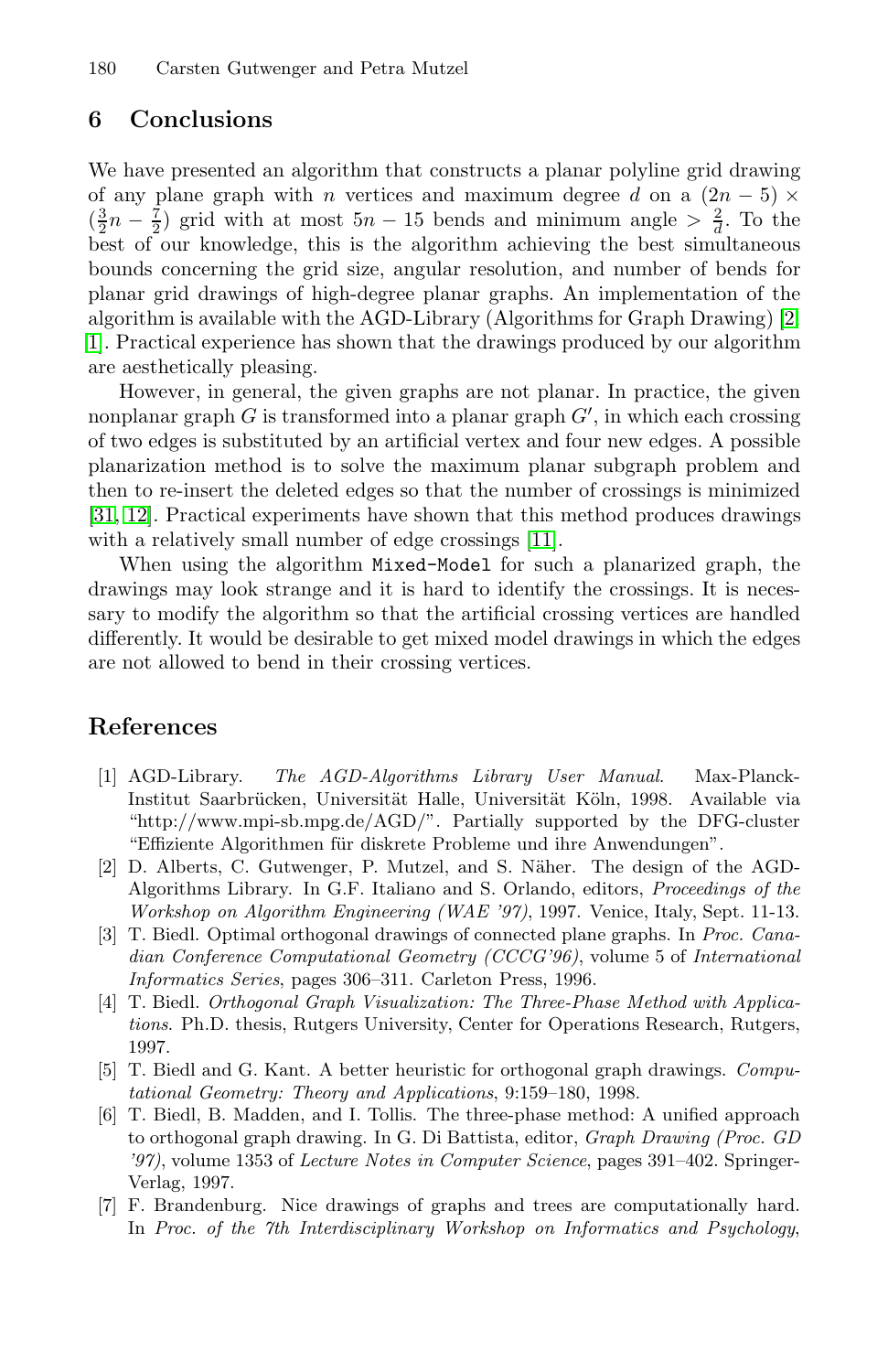volume 439 of Lecture Notes in Computer Science, pages 1–15. Springer-Verlag, 1988.

- <span id="page-14-4"></span>[8] M. Chrobak and G. Kant. Convex grid drawings of 3-connected planar graphs. Interntl. Journal on Computational Geometry and Applications, 7(3):211–224, 1997.
- <span id="page-14-2"></span>[9] H. De Fraysseix, J. Pach, and R. Pollack. How to draw a planar graph on a grid. Combinatorica, 10(1):41–51, 1990.
- [10] G. Di Battista, P. Eades, R. Tamassia, and I. G. Tollis. Algorithms for drawing graphs: an annotated bibliography. Comput. Geom. Theory Appl., 4:235–282, 1994.
- <span id="page-14-7"></span>[11] G. Di Battista, A. Garg, G. Liotta, R. Tamassia, E. Tassinari, and F. Vargiu. An experimental comparison of four graph drawing algorithms. Comput. Geom. Theory Appl., 7:303–326, 1997.
- <span id="page-14-13"></span>[12] P. Eades and P. Mutzel. Graph Drawing Algorithms, CRC Handbook of Algorithms and Theory of Computation, Chapter 9, M. Atallah (Ed.). CRC Press, 1998. To appear.
- <span id="page-14-12"></span>[13] S. Fialko and P. Mutzel. A new approximation algorithm for the planar augmentation problem. In Proceedings of the Ninth Annual ACM-SIAM Symposium on Discrete Algorithms (SODA '98), pages 260–269, San Francisco, California, 1998. ACM Press.
- <span id="page-14-9"></span>[14] U. Fößmeier and M. Kaufmann. Algorithms and area bounds for nonplanar orthogonal drawings. In G. Di Battista, editor, Graph Drawing (Proc. GD '97), volume 1353 of Lecture Notes in Computer Science, pages 134–145. Springer-Verlag, 1997.
- <span id="page-14-0"></span>[15] M. R. Garey and D. S. Johnson. Crossing number is NP-complete. SIAM J. Algebraic Discrete Methods, 4(3):312–316, 1983.
- [16] A. Garg. New results on drawing angle graphs. Comput. Geom. Theory Appl.,  $9(1/2):43-82, 1998.$
- <span id="page-14-6"></span>[17] A. Garg and R. Tamassia. On the computational complexity of upward and rectilinear planarity testing. Report CS-94-10, Comput. Sci. Dept., Brown Univ., Providence, RI, 1994.
- <span id="page-14-5"></span>[18] A. Garg and R. Tamassia. Planar drawings and angular resolution: Algorithms and bounds. In Proc. 2nd Annual European Sympos. Algorithms (ESA '94), volume 855 of Lecture Notes in Computer Science, pages 12–23. Springer-Verlag, 1994.
- <span id="page-14-8"></span>[19] A. Garg and R. Tamassia. A new minimum cost flow algorithm with applications to graph drawing. In S. North, editor, Graph Drawing (Proc. GD '96), volume 1190 of Lecture Notes in Computer Science, pages 201–216. Springer-Verlag, 1997.
- <span id="page-14-11"></span>[20] C. Gutwenger and P. Mutzel. Grid embeddings of biconnected planar graphs. Extended Abstract, Max-Planck-Institut für Informatik, Saarbrücken, Germany, 1997.
- <span id="page-14-1"></span>[21] J. Hopcroft and R. E. Tarjan. Efficient planarity testing. J.  $ACM$ ,  $21(4):549-568$ , 1974.
- [22] C. Hundack, P. Mutzel, I. Pouchkarev, and S. Thome. ArchE: A graph drawing system for archaeology. In G. Di Battista, editor, Graph Drawing (Proc. GD '97), volume 1353 of Lecture Notes in Computer Science, pages 297–302. Springer-Verlag, 1997.
- <span id="page-14-3"></span>[23] G. Kant. Drawing planar graphs using the canonical ordering. Algorithmica, Special Issue on Graph Drawing, 16(1):4–32, 1996.
- <span id="page-14-10"></span>[24] G. W. Klau and P. Mutzel. Quasi–orthogonal drawing of planar graphs. Technical Report MPI-I-98-1-013, Max–Planck–Institut für Informatik, Saarbrücken, 1998.